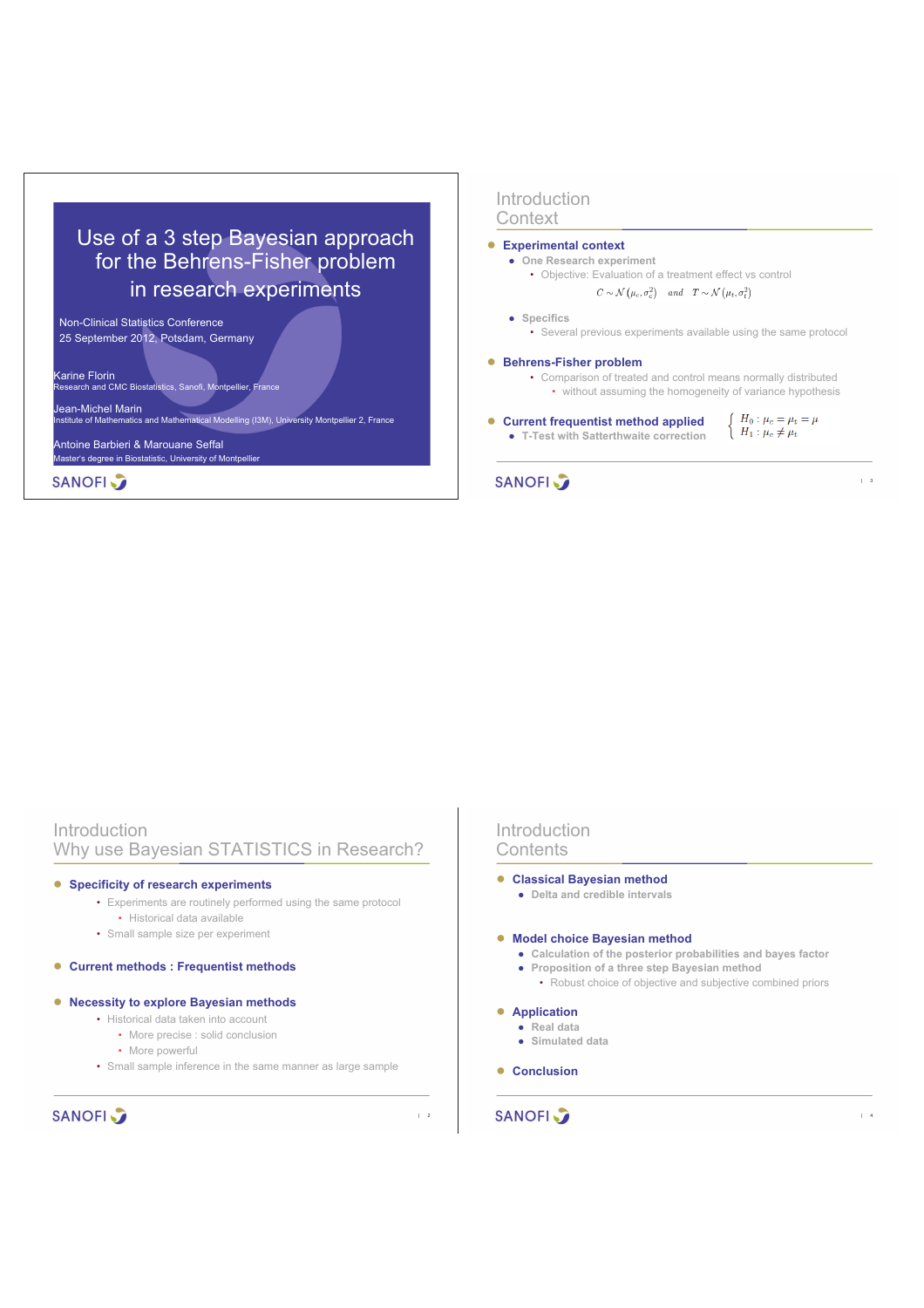#### Classical Bayesian approach Delta and credible intervals

#### ! **Classical Bayesian approach**  $\delta = \mu_c - \mu_t$

- ! **Choice of the prior distribution**
- ! **Estimation of the Posterior distribution according to the prior**
- $\bullet$  Estimate the credibility interval of  $\delta$
- ! **Rule: Reject the equality between means if zero is outside the credibility interval**

#### ! **Need to explore an other approach**

- ! **To do inference Bayesian testing** 
	- Using the model choice theory

#### ! **To estimate the posterior probability of H0 and H1 hypotheses**

- Probability of the difference between means
- Probability of the equality between means

# **SANOFI**

#### Formal Bayesian approach Model choice theory

#### ! **Bayes factor**

! **BF = posterior odds ratio/ prior odds ratio**

 $B_{1,0}(y) = \frac{P(M_1|y)/P(M_0|y)}{P(M_1)/P(M_0)}$ 

#### ! **Scale of decision for Bayes factor**

- ! **Jeffrey's scale (1961)**
- ! **More recently: Kass& Raftery scale (1995)**

| 2 $log_e(B_{10})$ | $(B_{10})$ | Evidence against $H_0$                |
|-------------------|------------|---------------------------------------|
| 0 <sub>to</sub> 2 | $1$ to $3$ | Not worth more than a bare<br>mention |
| $2$ to 6          | 3 to 20    | Positive                              |
| 6 to 10           | 20 to 150  | Strong                                |
| >10               | >150       | Very strong                           |

| 7

#### **SANOFI**

| 5

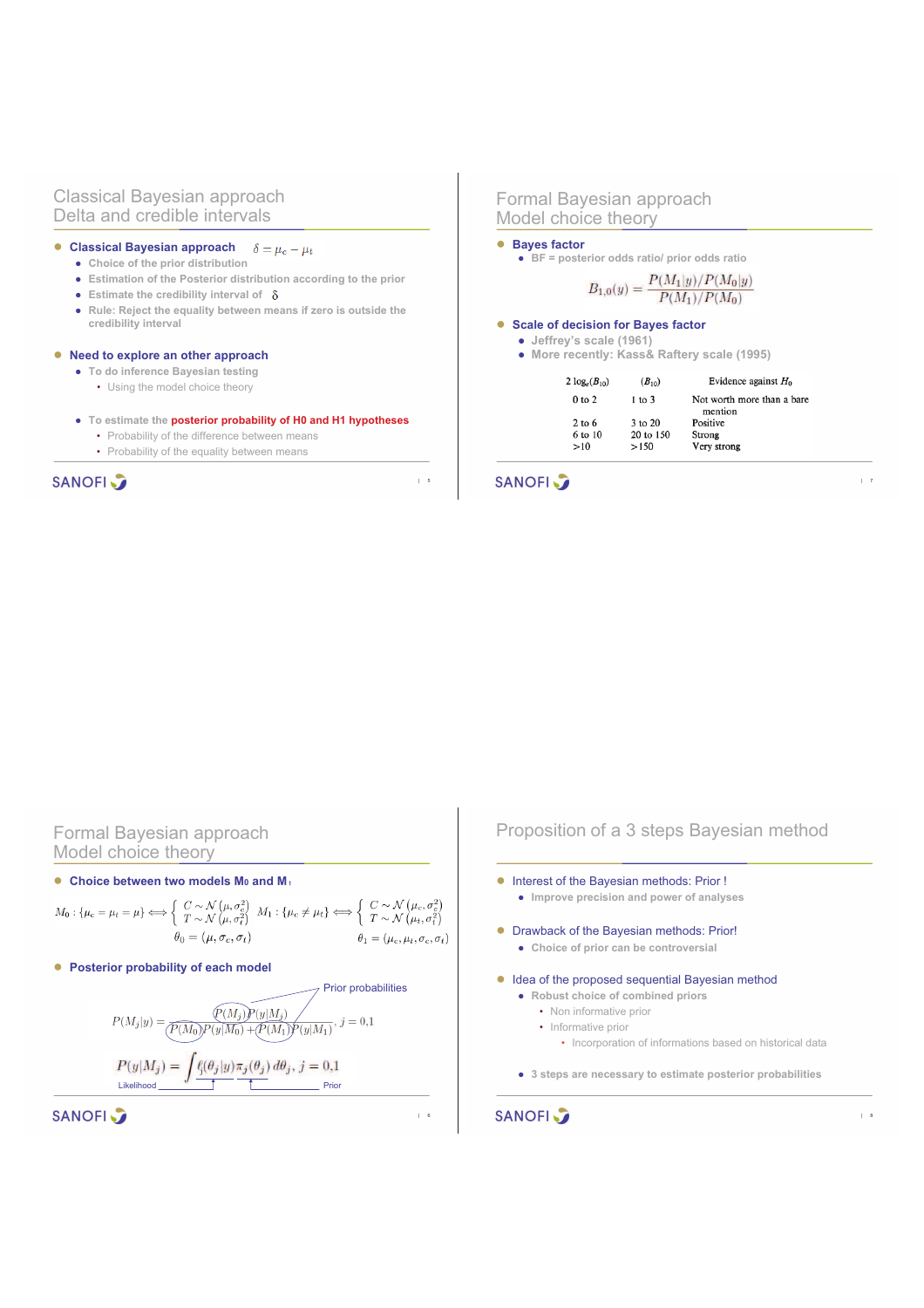# Proposition of a 3 steps Bayesian method

- **Step 1:** 
	- Prior : Jeffreys' prior (improper!)
	- Likelihood: Data of experiment 1
	- Result : Posterior distribution / Model posterior probabilities not defined

#### ! **Step 2:**

- Prior: Step 1 posterior distribution /  $P(M_0)$  &  $P(M_1) = 1/2$
- Likelihood: Data of experiment 2
- Result : Posterior distribution / Model posterior probabilities
- ! **Step 3:** 
	- Prior : Step 2 posterior distribution/ Model Step 2 posterior probabilities
	- Likelihood: Data of experiment 3
	- Result : Model Posterior probability & Bayes factor

# **SANOFI**

# Application on real data **SANOFI** | 11

# Proposition of a 3 steps Bayesian method Development of the method

#### • Under M1: Explicit

- ! **Posterior distributions (for each step )**
	- Normal distribution for mean parameters
	- Inverse-Gamma for variance parameters
- ! **Calculation of integral of the posterior distributions**

#### **.** Under M0: Non explicit

- ! **Posterior distribution**
	- Estimation of the variance posterior parameters distribution
		- Use of sampling methods (MCMC methods through WinBUGS)
		- Estimation of inverse-Gamma parameters for each sampling
- ! **Approximation of integral by numerical methods** • Adaptative integration from sampling of parameters

#### ● 3 step Bayesian method results

Ratio of integrals **Bayes factor and posterior probabilities** 

**SANOFI** 

| 10

| 9

#### Application on real data

#### • Description of the CFA protocol

- ! **Aim of the study:**  • Evaluate potential anti-inflammatory product after intra plantar administration of CFA (Freund's Complete Adjuvant) in mice
- ! **Description of the thermal test:** 
	- A radiant heat source was focused on the paw

#### $\bullet$  Measured parameter:

- Latency (s) from the initiation of the radiant heat until paw withdrawal
- ! **Normality and homogeneity of variance hypotheses:**  • Previous statistical studies (realized with Sample Size estimation) have been done. The normality is satisfying but there is a problem of heterogeneity of variance on this protocol

| 12

**SANOFI**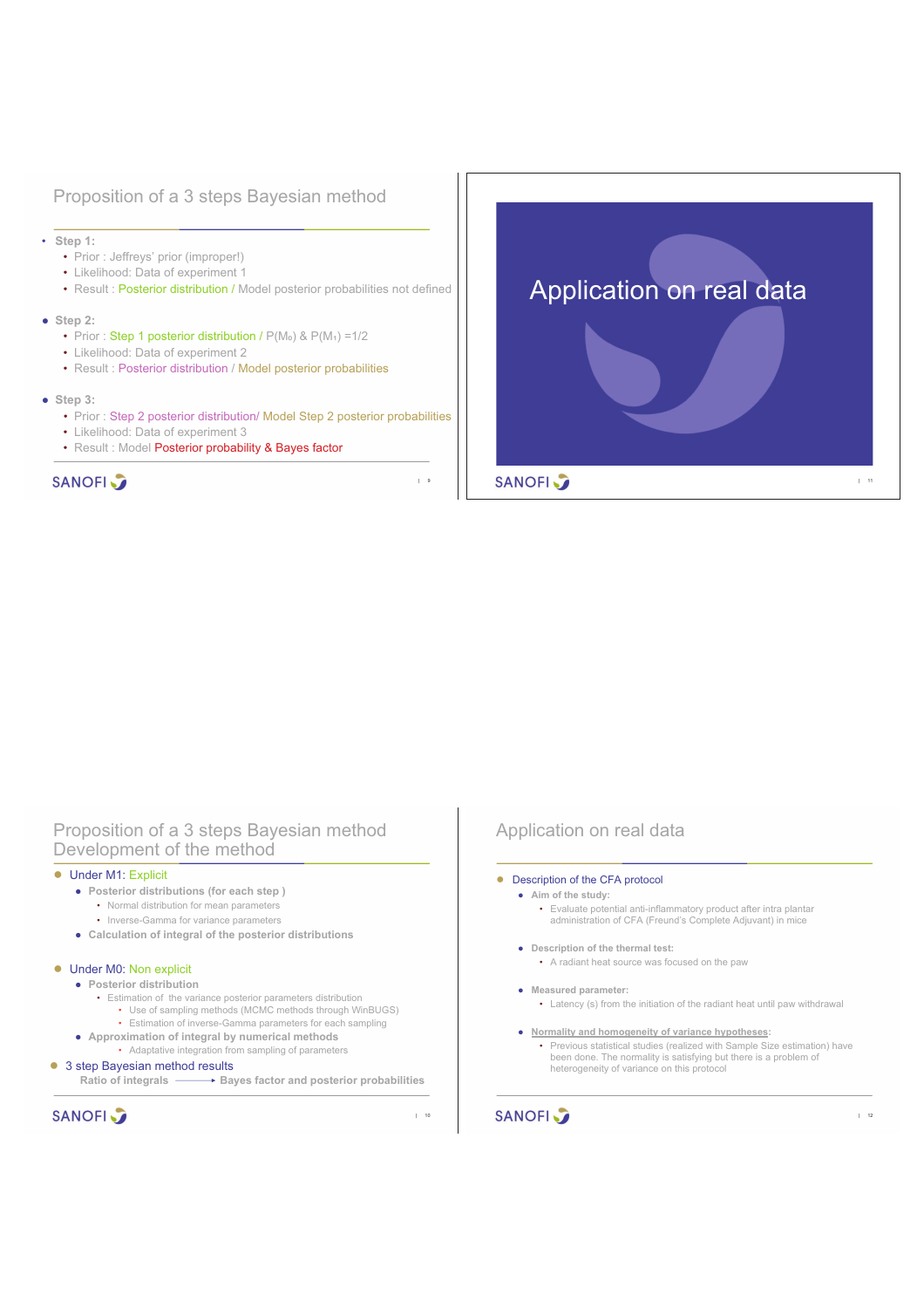# Application on real data Ibuprofen effect



# **SANOFI**

| 13



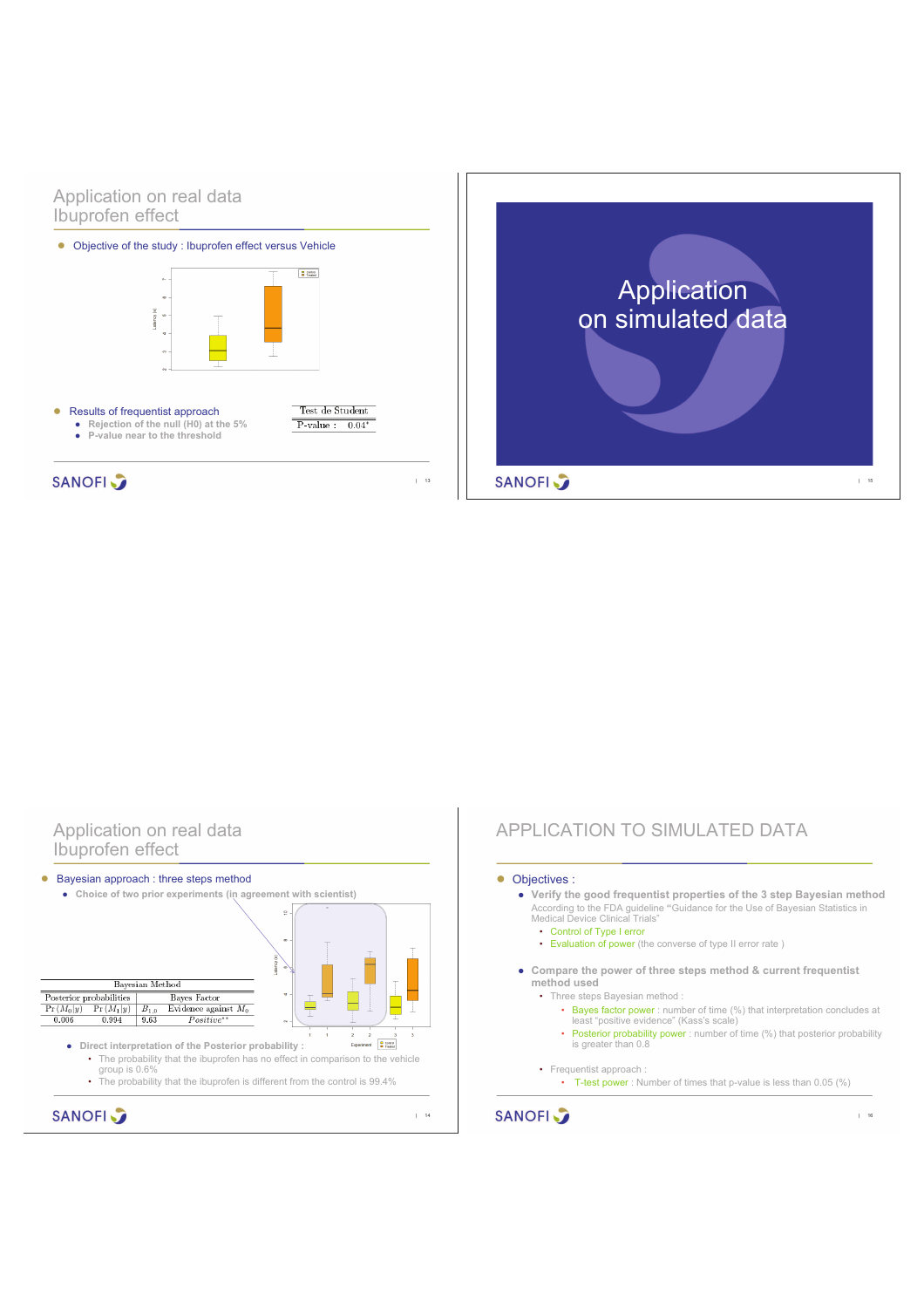# APPLICATION TO SIMULATED DATA How?



**SANOFI** 

| 17

# APPLICATION TO SIMULATED DATA RESULTS

| Experiment 1<br>Experiment 2                     | 10%<br>10% | 10%<br>10% | 30%<br>30% | 50%<br>30% |
|--------------------------------------------------|------------|------------|------------|------------|
| Experiment 3                                     | 40%        | 50%        | $10\%$     | 10%        |
| $\%$ T.test                                      | 59.00      | 78.00      | 9.25       | 8.2        |
| % $Pr(M_1 y) > 0.8$                              | 32.65      | 45.75      | 27.90      | 26.8       |
| $\%$ BF <sub>(M<sub>1</sub>/M<sub>0</sub>)</sub> | 50.20      | 67.05.     | 13.85      | 15.7       |

! Bayesian method power is affected by the previous experiment effect

**e** No effect in prior experiment decreases the Bayesian power

**•** Effect in prior experiment increases the Bayesian power